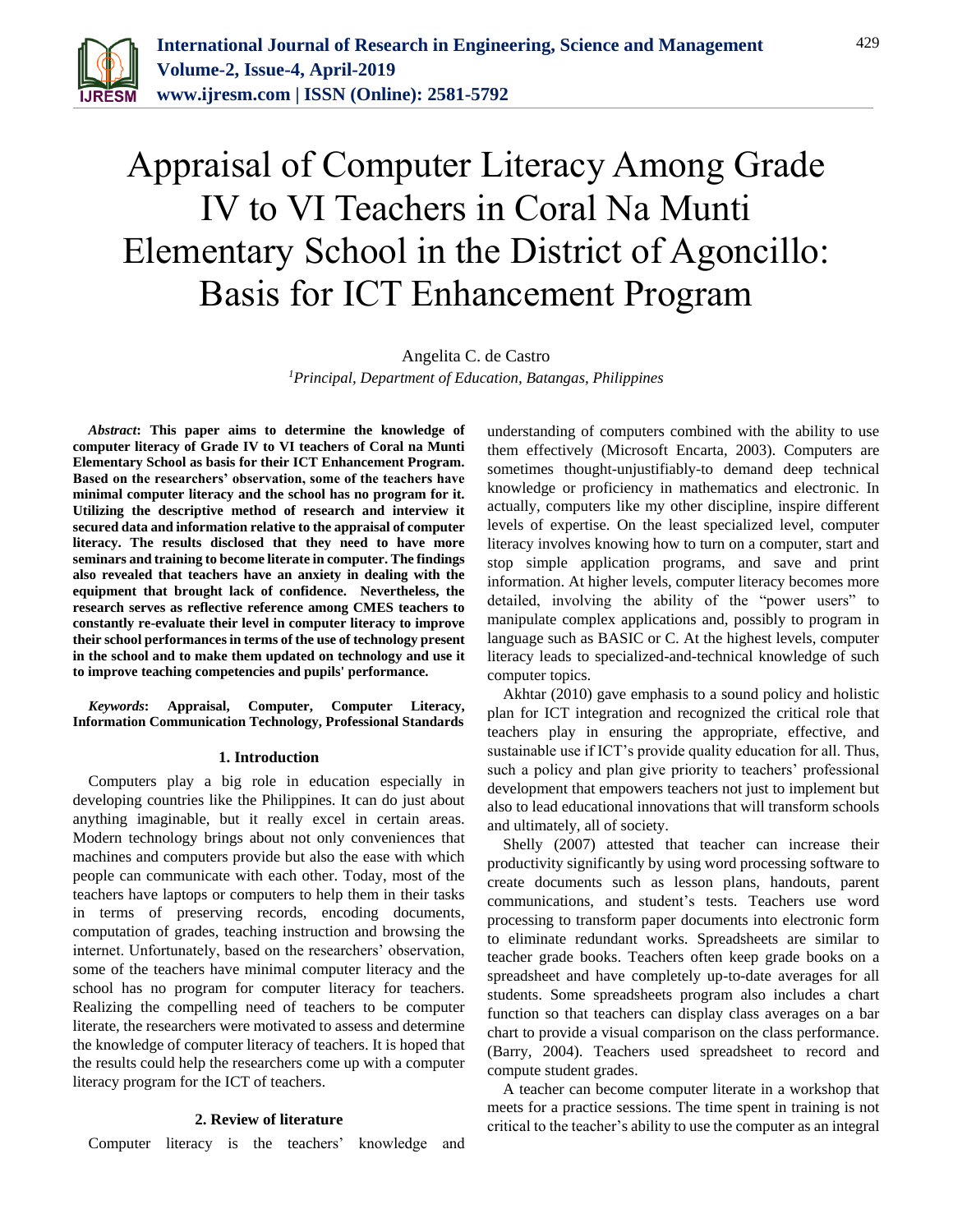

part of the teaching day; the key factor is the attitude of the teacher. If the teacher is hesitant about using the computer, many children will pick up on his attitude. If the teacher is enthusiastic, children will learn more eagerly and more easily.

According to Good (2008), presentation graphics applications software is typically used to create a presentation in the form of slides that can be used to create overhead transparencies or printed handouts, or books, as well as to present information in electronic form. This type of software applications are important for educators, because electronic presentation can be integrate into units or lesson. Teachers used presentation to demonstrate their ideas using computer for better understanding of the topic. The Internet offers research, tips, lesson plans, discussion opportunities, and a treasure trove a data (Depaul, 2002). Teachers can find an almost unlimited number of ideas and plans on the internet (Hunt, 2009). Also Dulan (2010), thought that an Internet connection would help to get people to use of computers more for research and to send e-mails to teachers. Teachers also use internet for communication purposes to student and other peers. In Chandra (2005) works, teachers need more that a quick course in basic computer operations. They need guidance in using the best tool in the best in the best tool in the best ways to support the best ways to support the best kind of instruction.

## **3. Research questions**

This study sought to determine the computer literacy of Grades IV to VI teachers as a basis for the ICT Enhancement Program. Specifically, it aimed to give answers to the following questions:

- What is the extent of computer literacy of teachers on the different areas of instruction: planning of instruction; utilization of instructional strategies; communication with the learners; reinforcement and involvement of learners and manifestation of professional standards?
- To what extent do the teachers feel the hindrances of providing computer literacy programs with regards to: personal computer skills; teacher's attitude; and availability of hardware?
- What plan of action may be proposed for the improvement of computer literacy program in the teachers?

## **4. Methods**

The descriptive survey method of research was utilized in this study. This method is necessary to secure data and information relative to the appraisal of computer literacy advancement among Grade IV to VI teachers. The researchers also asks question to the respondents on a topic and then described their responses. Regarding the utilization of the descriptive method, Calmorin (2004), stated that descriptive method is concerned with additions or relations that exist, practices that prevail, beliefs, points of view or attitudes that are being felt. He further explained that the process of descriptive research involves an element of interpretation of the meaning of the significant of what was described. The respondents involved in this study were 11 grades four to six teachers of Coral na Munti Elementary School, in Agoncillo District, Divsion of Batangas. The researchers attempt to ascertain the prevailing conditions and to answers questions to real facts relating to the existing conditions. It emphasizes the present conditions with an implication to the idea that things will change. In order to realize the purposes of the study, the researchers employed the utilization of the questionnaire which was considered as the main data-gathering instrument. With respect to the formulation of the questionnaire, all their answers to the question presented were treated with outmost confidentiality. Moreover, the researchers also conducted an interview with the grade IV to VI teachers regarding to their computer literacy level.

## **5. Results/discussion of results**

The following findings were yielded in this study.

*A. Areas of instruction in computer literacy of elementary school teachers* Table 1

| Areas of instruction                       |                  |    |             |  |  |  |
|--------------------------------------------|------------------|----|-------------|--|--|--|
| <b>Areas of instruction</b>                | Weighted<br>Mean | VI | <b>RANK</b> |  |  |  |
| 1. Planning of Instruction.                | 2.67             | S  |             |  |  |  |
| 2. Utilization of Instructional Strategies | 2.73             | S  |             |  |  |  |
| 3. Communication with Learners             | 2.80             | S  |             |  |  |  |
| 4. Reinforcement and Involvement of        | 2.53             | S  |             |  |  |  |
| <b>Learners</b>                            |                  |    |             |  |  |  |
| 5. Manifestation of Professional           | 2.87             | S  |             |  |  |  |
| <b>Standards</b>                           |                  |    |             |  |  |  |
| <b>Average Weighted Mean</b>               | 2.72             |    |             |  |  |  |

With an average of weighted mean of 2.72, rated by the teachers satisfactorily, were the five areas of instruction performed. Exhibiting professional standards garnered a 2.87 weighted mean wherein it was interpreted by the teachers as satisfactorily. This finding disclosed that they need to have more seminars and trainings to become literate in computer with accepting the responsibility without hesitation but with cooperation. Next, the communication with learners was taken with much consideration to a satisfactory by the teachers for it accumulated a weighted mean of 2.80 followed by a weighted mean of 2.73 made known that the teachers utilized instructional strategies satisfactorily. Moreover, it can be gleaned that a weighted mean of 2.67 indicated that the teachers satisfactorily performed the planning of instruction. This meant that the teachers made it a point that the teacher used the technology as their aids in teaching. Last in the rank, as assessed by the teachers, was reinforcing and involving of learners with a weighted mean of 2.53. This was deduced to a great extent which expressed that the teachers reminded to make the learners involved with the teaching discussion with the use of instructional media that will develop their knowledge in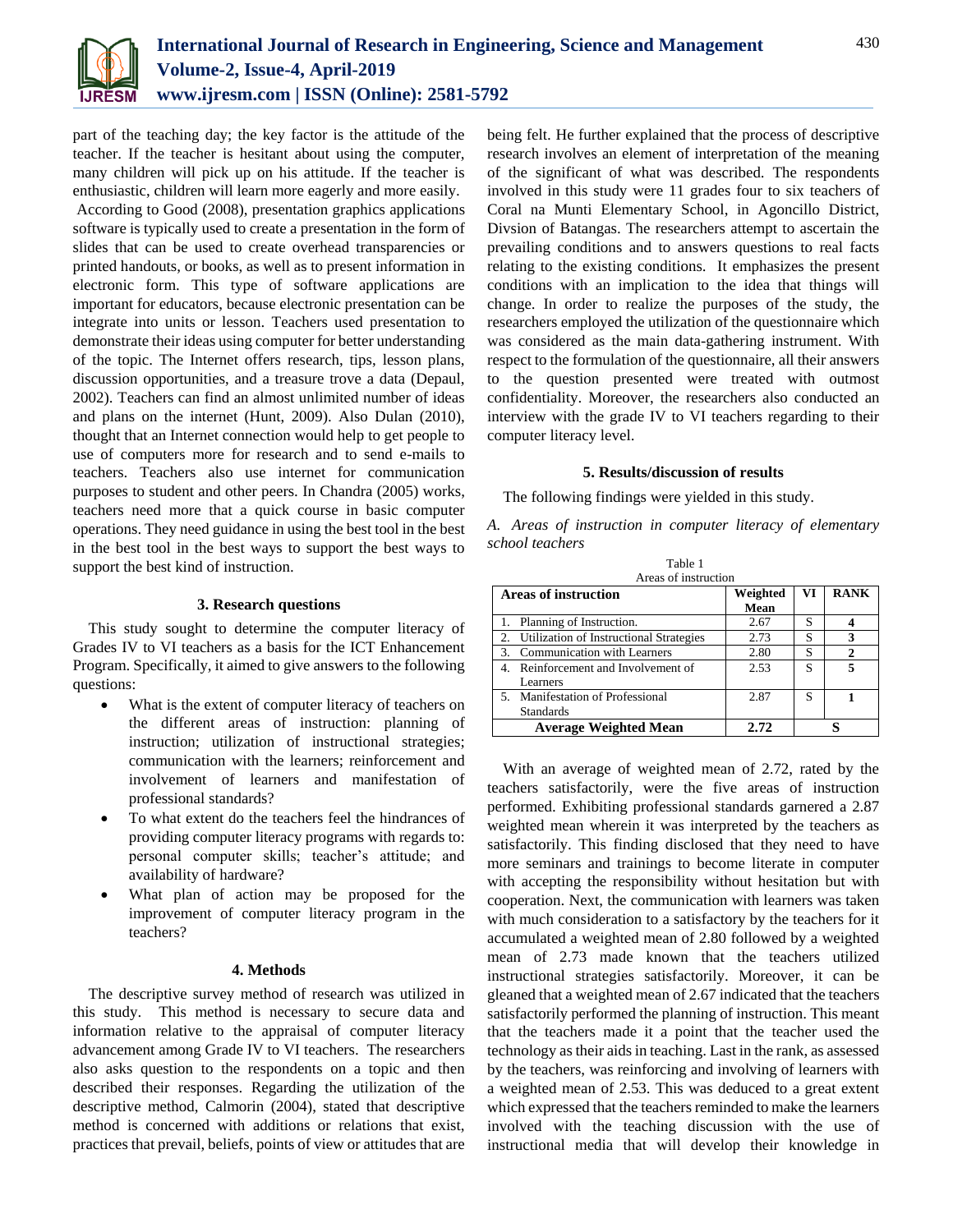

computers. Consequently, the teachers were found satisfactory in manifesting the areas of instruction in computer literacy.

## *B. Hindrances in providing computer literacy program*

| Table 2                                           |          |    |      |  |  |  |  |
|---------------------------------------------------|----------|----|------|--|--|--|--|
| Hindrances in providing computer literacy program |          |    |      |  |  |  |  |
| <b>Hindrances in Providing Computer</b>           | Weighted | VI | Rank |  |  |  |  |
| <b>Literacy Program</b>                           | Mean     |    |      |  |  |  |  |
| <b>Personal Computer Skills</b>                   | 2.53     | Me |      |  |  |  |  |
| Teacher's Attitude                                | 2.11     | Le | 3    |  |  |  |  |
| Availability Of Hardware                          | 2.51     | Me |      |  |  |  |  |
| <b>Average Weighted Mean</b>                      | 2.38     |    | Le.  |  |  |  |  |

The hindrances felt in providing computer literacy program of the teachers shelved an average weighted mean of 2.38 and interpreted to a less extent. With a weighted mean of 2.53, personal computer skills was ranked as first by the teacher respondents. This finding disclosed that teachers have an anxiety in dealing with the equipment that brought lack of confidence. Often, the hindrances in the availability of hardware garnered with a weighted mean of 2.51. This was interpreted by the respondents to moderately extent. Whereas, the last in rank as assessed by the teachers was their attitude with a weighted mean of 2.11. It explained that the teachers experienced much problem with regards to their confidence when they taught computer education. Therefore, hindrances were felt in a less extent. It was indicated that issues in teacher's attitude were the most serious barriers affecting providing computer literacy program.

*C. Proposed action plan*

The results of this study showed that the level of computer literacy of teachers in the areas of instruction were satisfactorily performed, hence there is a need to propose an action plan for their enhancement in computer.

in providing computer literacy program which were personal computer skills, teacher's attitude and availability of hardware. Topmost was personal computer skills while teacher's attitude was in the lowermost ranking.

3. The proposed action plan for ICT enhancement program would help minimize the hindrances if it will be implemented with optimum monitoring and evaluation.

## **7. Recommendations**

In view of the aforementioned results, the following recommendations were hereby offered.

- 1. The teachers should exert more attention/effort in performing different areas of instruction to enhance their knowledge and studies in operating the computers that is very important.
- 2. The researchers humbly suggest that all teachers in the service should be computer literate and should strive to become more competent by attending summer trainings and workshops in order to cope with the demands of globalization.
- 3. More computer lessons should be explored and developed by the elementary teachers.
- 4. A follow-up study should be conducted to further assess the familiarity and skills of teachers in the use of computers.

## **8. Dissemination and advocacy plan**

After the researcher has found out the result of the study, the next step is planning for disseminations and advocacy on how to utilize the proposed ICT Enhancement Program. It will be used at Coral na Munti Elementary School teachers to upgrade the level of computer literacy of the teachers for the betterment of classroom instruction and to improve learners' performance.

| Table 3                                                         |  |
|-----------------------------------------------------------------|--|
| Proposed Action Plan                                            |  |
| Project ACLCT (Achieve Computer Literacy for Coralian Teachers) |  |

| Areas of        | Objectives                   | <b>Activities</b>                  | Persons             | Time Frame         | <b>Expected Outcome</b>      |
|-----------------|------------------------------|------------------------------------|---------------------|--------------------|------------------------------|
| Concern         |                              |                                    | Involve             |                    |                              |
| Personal        | Engage in personal           | 1. Conducting training programs to | Grade $4-6$         | Semestral          | Enriched personal            |
| Computer Skills | development to develop       | improve personal computer skills.  | Teachers            | <b>Break INSET</b> | computer skills.             |
|                 | computer skills.             |                                    | Principal           |                    |                              |
| Teacher's       | 2. Strengthen teachers'      | 2. Providing motivating            | Grade $4-6$         | Year Round         | Positive outlook on the      |
| Attitude        | attitude in dealing on using | environment to develop computer    | Teachers            |                    | benefits gained in utilizing |
|                 | technology.                  | literacy.                          | Principal           |                    | technology.                  |
| Availability of | 3. Acquire laptops and       | 3. Soliciting and tapping external | Grade $4-6$         | Year Round         | Laptops and computers        |
| Hardware        | computer.                    | stakeholders to support Computer   | Teachers            |                    | were acquired.               |
|                 |                              | Literacy Program.                  | Principal           |                    |                              |
|                 |                              |                                    | <b>Stakeholders</b> |                    |                              |

## **6. Conclusion**

Based on the highlights of the findings the following conclusions were drawn:

- 1. The teachers were able to perform satisfactorily the different areas of instruction. Top from the rank was the manifestation of professional standards and the bottom in the rank was reinforcement and involvement of learners.
- 2. There were hindrances which were less felt by the teachers

#### **References**

- [1] Depaul, A. Survival Guide for New Teachers. Charles C. Thomas Publisher, Ltd. Illinois, 2002.
- [2] Dulan, S. McGraw-Hill's ACT, 2011 Edition, The McGraw-Hill Companies, Inc. United States of America, 2010.
- [3] Akhtar, S. et. al., Digital Review of Asia Pacific 2009-2010, Sage Publications Indi8a Pvt. Ltd. 2010, pp. 105-108
- [4] Barry, L. et. al., The Best Teacher's Test Preparation for the FTCE: Florida Teachers Certification Examination, Research and Education Associate, Inc, United States of America, 2004, pp. 87-110.